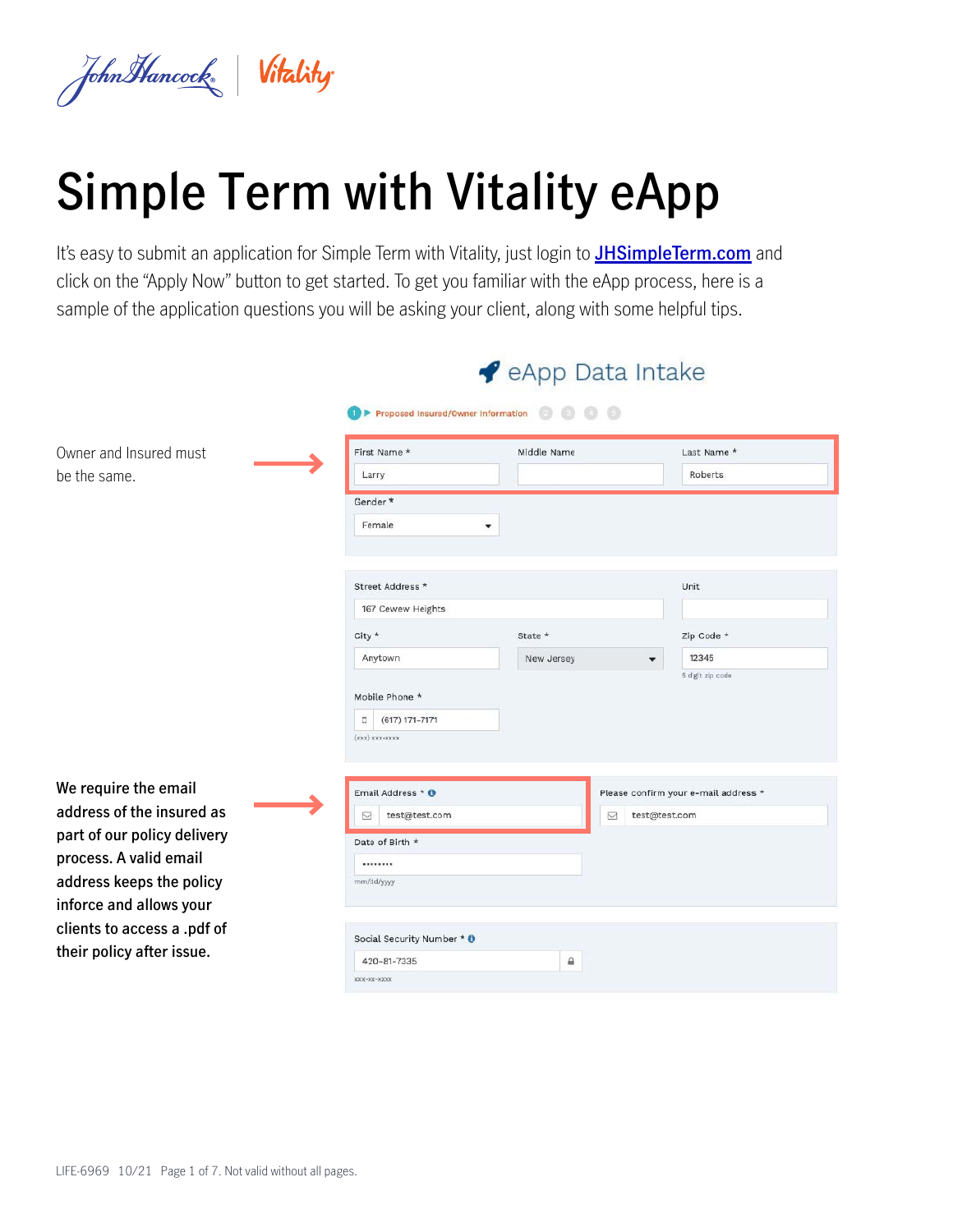|                    | Which country were you born in? *                                                                                                                                                                                                                                                                                                                                                                  | Which state were you born in? *              |
|--------------------|----------------------------------------------------------------------------------------------------------------------------------------------------------------------------------------------------------------------------------------------------------------------------------------------------------------------------------------------------------------------------------------------------|----------------------------------------------|
|                    | United States of America<br>۰                                                                                                                                                                                                                                                                                                                                                                      | New Jersey<br>٠                              |
|                    | Driver's License State                                                                                                                                                                                                                                                                                                                                                                             | Driver's License Number (No Spaces/Dashes) O |
|                    | Alabama<br>۰                                                                                                                                                                                                                                                                                                                                                                                       | 123                                          |
|                    | I do not have a driver's license                                                                                                                                                                                                                                                                                                                                                                   |                                              |
|                    | Are you employed? *<br>O No<br>(@) Yes<br>Occupation *<br>Accountant<br>۰                                                                                                                                                                                                                                                                                                                          |                                              |
| Insureds must be   | What is your citizenship status? *                                                                                                                                                                                                                                                                                                                                                                 |                                              |
| <b>US Citizens</b> | US Citizen                                                                                                                                                                                                                                                                                                                                                                                         |                                              |
|                    |                                                                                                                                                                                                                                                                                                                                                                                                    |                                              |
|                    | What is your annual household income? $*$ O                                                                                                                                                                                                                                                                                                                                                        |                                              |
|                    | \$<br>172,711                                                                                                                                                                                                                                                                                                                                                                                      |                                              |
|                    |                                                                                                                                                                                                                                                                                                                                                                                                    |                                              |
|                    | In addition to the Policy Owner, The Company will mail lapse notices for overdue premiums to any Secondary<br>Addressee you designate. If you want this option, select yes and provide the following information for the<br>Secondary Addressee:<br>$O$ Yes<br>(e) No<br>Do you have any existing life insurance and/or annuities with this company or any other company?<br>O Yes<br>$\bullet$ No |                                              |
|                    | Will this insurance replace any existing life insurance policies and/or annuities, or are you considering using<br>funds from existing policies or annuities to pay premiums on the new policy?<br>O Yes<br>$\bullet$ No                                                                                                                                                                           |                                              |
|                    | Other than the applicant and specified beneficiaries, does any person or entity, or will any person or entity,<br>have any interest in a policy issued as a result of this application?<br>Yes (a) No                                                                                                                                                                                              |                                              |
|                    | Has any person or entity offered you money or other economic incentive to purchase this policy?<br>Yes ( No                                                                                                                                                                                                                                                                                        |                                              |
|                    | Are you applying for life insurance coverage with any other company?<br>● Yes ○ No                                                                                                                                                                                                                                                                                                                 |                                              |
|                    | Please enter the total amount of new Life insurance coverage you plan to accept with all companies,<br>including this application.                                                                                                                                                                                                                                                                 |                                              |
|                    | \$<br>12,345                                                                                                                                                                                                                                                                                                                                                                                       |                                              |
|                    |                                                                                                                                                                                                                                                                                                                                                                                                    |                                              |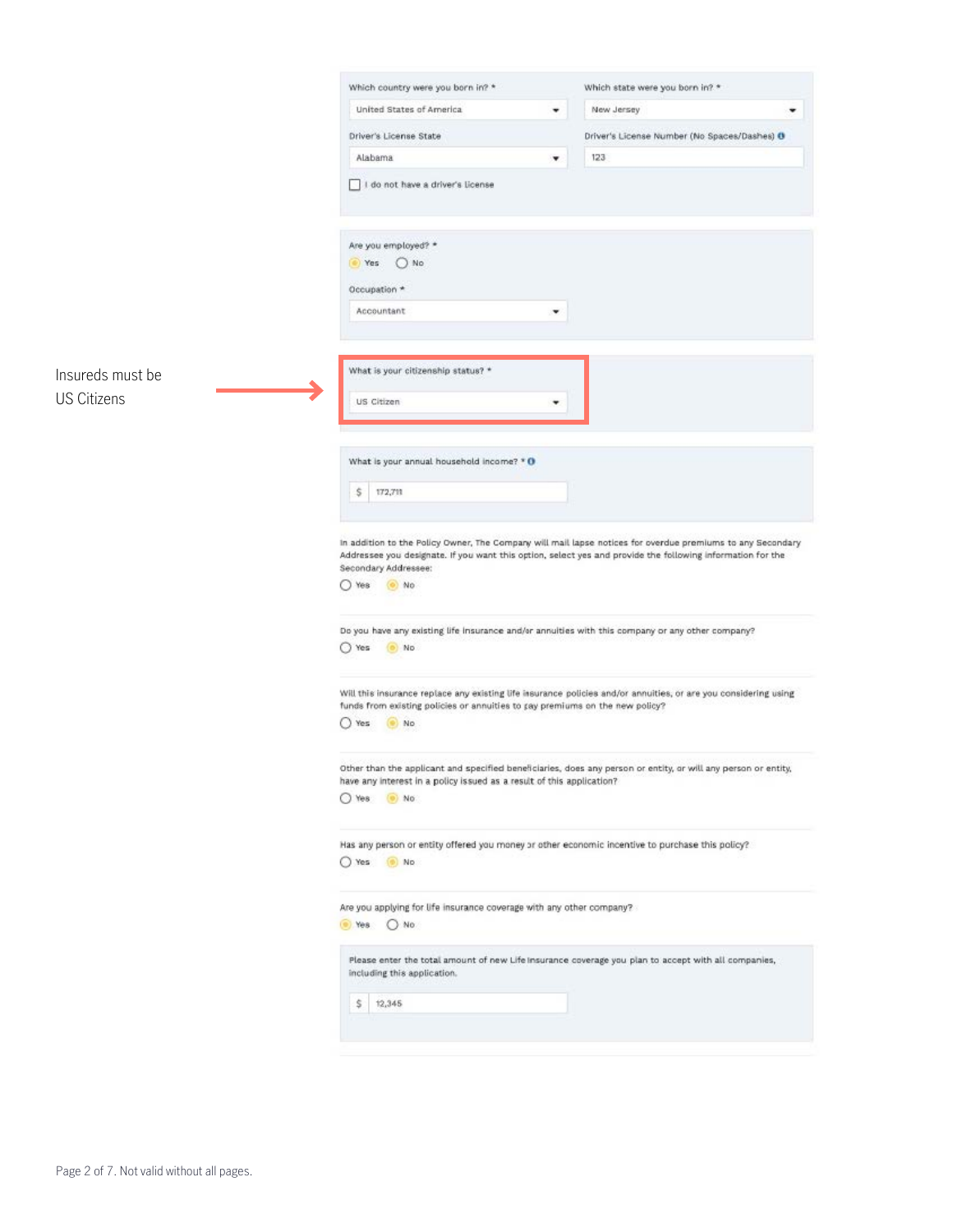## Beneficiary Information

| Add your client's primary |
|---------------------------|
| beneficiaries.            |

*Note:* They can add as many primary beneficiaries as desired in eApp. Contingent Beneficiaries can be added by customer service once account is set-up.

| Email Address *       |                                              | Percentage (%) * |                                   |
|-----------------------|----------------------------------------------|------------------|-----------------------------------|
| M.                    |                                              | ¢,               |                                   |
| Relationship to you * |                                              |                  |                                   |
| Select one            | ۰                                            |                  |                                   |
|                       |                                              |                  |                                   |
| Date of Birth *       |                                              |                  | Social Security Number (Optional) |
|                       |                                              |                  |                                   |
| mm/dd/yyyy            |                                              | XXX-XX-XXXXX     |                                   |
| Phone (Optional)      |                                              |                  |                                   |
| t.                    |                                              |                  |                                   |
| (XXX) XXX-XXXXX       |                                              |                  |                                   |
|                       |                                              |                  |                                   |
| Same as my address    |                                              |                  |                                   |
| Q.                    | Find Your Address (Using Google Maps search) |                  |                                   |
| Street Address *      |                                              |                  | Unit                              |
|                       |                                              |                  |                                   |
|                       |                                              |                  |                                   |
| City *                | State *                                      |                  | Zip Code *                        |

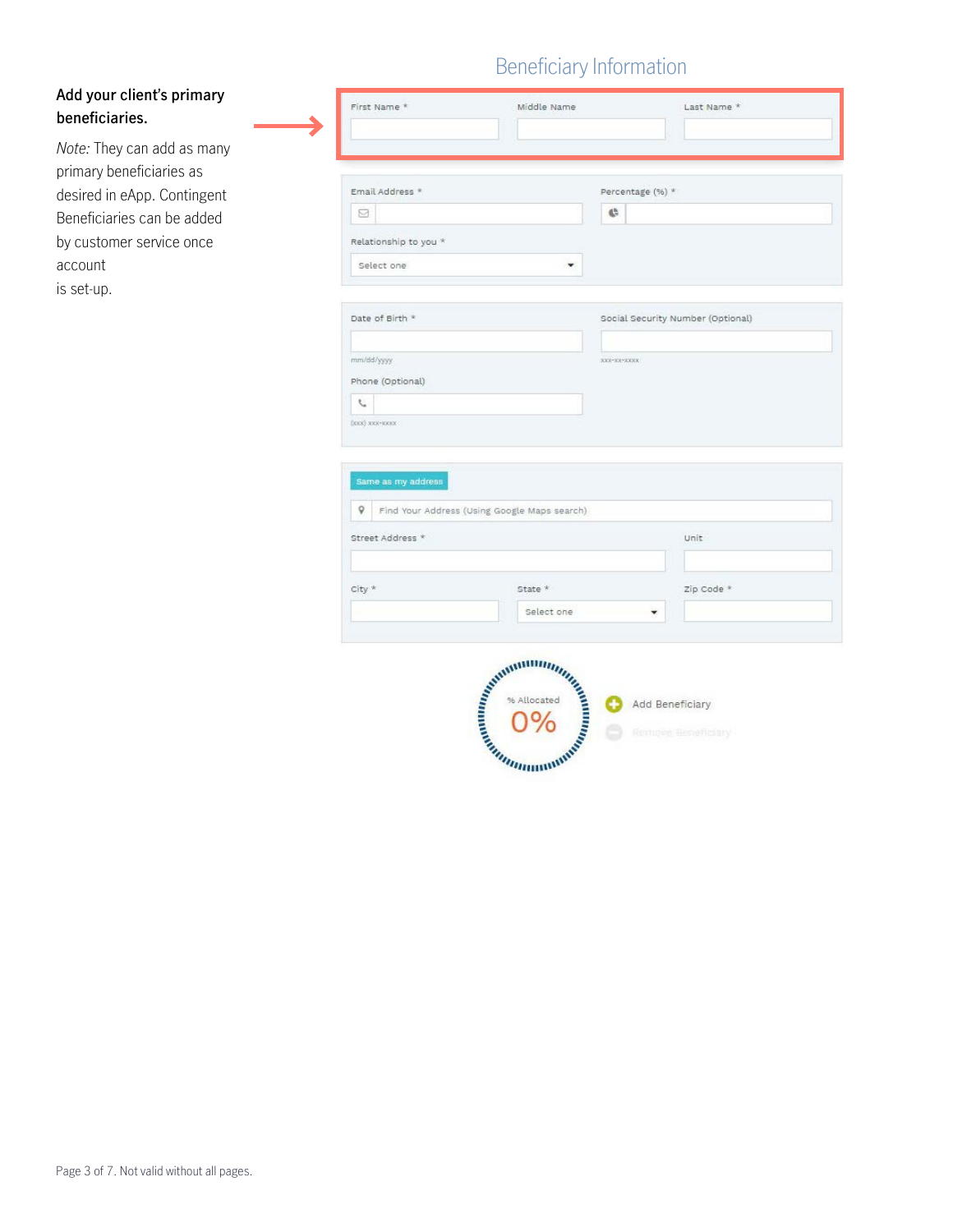| If your client has used tobacco,<br>e-cigarette, or smoking<br>cessation products within the | In the past 12 months, have you used any type of nicotine, tobacco, or smoking<br>cessation products?                                                                                                                                                                                        | $()$ Yes           | $\bullet$ No         |
|----------------------------------------------------------------------------------------------|----------------------------------------------------------------------------------------------------------------------------------------------------------------------------------------------------------------------------------------------------------------------------------------------|--------------------|----------------------|
| last 12 months.                                                                              | In the past 5 years, have you plead guilty to or been convicted of driving while                                                                                                                                                                                                             | Yes                | IO No                |
| • There are 18 medical knock-<br>out questions                                               | impaired, reckless driving, or is your license currently suspended or revoked?                                                                                                                                                                                                               |                    |                      |
| • Once application is submitted,                                                             | Within the past 10 years, have you been diagnosed, treated, or given medical advice from a member of the medical<br>profession for:                                                                                                                                                          |                    |                      |
| we run additional checks<br>behind the scene                                                 | a. Cancer, leukemia, lymphoma, melanoma, brain tumor, or any malignant tumor<br>(EXCLUDING basal cell carcinoma, squamous cell carcinoma, melanoma in situ or<br>melanoma Stage 0 of the skin)? O                                                                                            | ( ) Yes            | No                   |
| - Medical information bureau                                                                 | b. Coronary artery or heart disease, heart attack, angina, congestive heart failure,<br>enlarged heart, heart surgery, pulmonary embolism (within the last 6 months),<br>peripheral vascular disease or carotid artery disease, or use of a pacemaker or                                     | () Yes             | O No                 |
| - Motor vehicle registration                                                                 | defibrillator?                                                                                                                                                                                                                                                                               |                    |                      |
| - Prescription history check                                                                 | c. Cirrhosis, Liver disease or disorder (EXCLUDING Hepatitis A, B or C)? O                                                                                                                                                                                                                   | $()$ Yes           | $\bullet$ No         |
| - Identification                                                                             | d. Kidney disease or disorder (EXCLUDING kidney stones, cysts or infections)? @<br>e. Organ transplant recipient, Crohn's disease or Ulcerative Colitis (if hospitalized or<br>diagnosed in the past 6 months), Pancreatitis, or Lupus/SLE, or Scleroderma?                                  | $()$ Yes<br>() Yes | O No<br>$\bullet$ No |
| • See the Simple Term with                                                                   | f. Respiratory or Lung disease or disorder (EXCLUDING asthma, allergies or treated<br>sleep apnea)? O                                                                                                                                                                                        | () Yes             | O No                 |
| Vitality "Underwriting Guide"                                                                | g. Diabetes or High Blood sugar?                                                                                                                                                                                                                                                             | Yes                | ( ) No               |
| for more information,<br>including a list of disqualifying<br>occupations.                   | Have you had complications such as nerve pain, skin ulcers, vision problems, protein<br>in your urine, or kidney problems related to your Diabetes?                                                                                                                                          | $()$ Yes           | $\odot$ No           |
|                                                                                              | What Type of Diabetes do you have? *<br>$()$ Type 1<br>$()$ Type 2                                                                                                                                                                                                                           |                    |                      |
|                                                                                              | What age were you diagnosed? *<br>Prior to age 30<br>◯ Age 30 - 39<br>$()$ Age 40+                                                                                                                                                                                                           |                    |                      |
|                                                                                              | Over the past 6 months, what have your Hemoglobin A1c levels averaged? $\theta$ *<br>$() < 8.0\%$<br>$\bigcirc$ 8.1 to 9.0%<br>Above 9.0%                                                                                                                                                    |                    |                      |
|                                                                                              | What form(s) of treatment do you use for your diabetes?<br>Diet and exercise<br>Oral medication<br>Insulin                                                                                                                                                                                   |                    |                      |
|                                                                                              | h. Schizophrenia, personality disorders, attempted suicide or have you been<br>hospitalized within the last 5 years for any mental health disorder or disease?                                                                                                                               |                    |                      |
|                                                                                              | i. Multiple sclerosis, dementia, cognitive impairment, Parkinson's, ALS/Lou Gehrig's,<br>paralysis, muscular dystrophy, stroke/TIA (mini stroke), or other neurological disease                                                                                                              | ◯ Yes              | $\bigcirc$ No        |
|                                                                                              | In the past 10 years, have you:<br>a. Been advised to, or received treatment or counseling by a member of the medical<br>profession to, limit or discontinue the use of alcohol, non-prescribed or prescribed<br>drugs, or have you participated in a support group for alcohol or drug use? | ( ) Yes            | $\odot$ No           |
|                                                                                              | b. Used, or tested positive by a member of the medical profession for cocaine,<br>heroin, non-prescribed amphetamines or hallucinogens?                                                                                                                                                      | () Yes             | $\odot$ No           |
|                                                                                              | Have you ever been diagnosed or treated by a member of the medical profession as<br>having Acquired Immune Deficiency Syndrome (AIDS), or tested positive for Human<br>Immunodeficiency Virus (HIV)?                                                                                         | $()$ Yes           | $\odot$ No           |
|                                                                                              | Are you permanently disabled as diagnosed by a member of the medical profession,<br>receiving disability benefits (including social security benefits), or currently confined<br>to a hospital or assisted living facility?                                                                  | (O) Yes            | $()$ No              |
|                                                                                              | Are you currently working full time but receiving military disability benefits or own-<br>occupation disability benefits?                                                                                                                                                                    | () Yes             | $()$ No              |
|                                                                                              |                                                                                                                                                                                                                                                                                              |                    |                      |
|                                                                                              | Has a natural parent or sibling ever been diagnosed or treated by a member of the<br>medical profession for Huntington's disease or Polycystic Kidney disease?                                                                                                                               | ( ) Yes            | $\odot$ No           |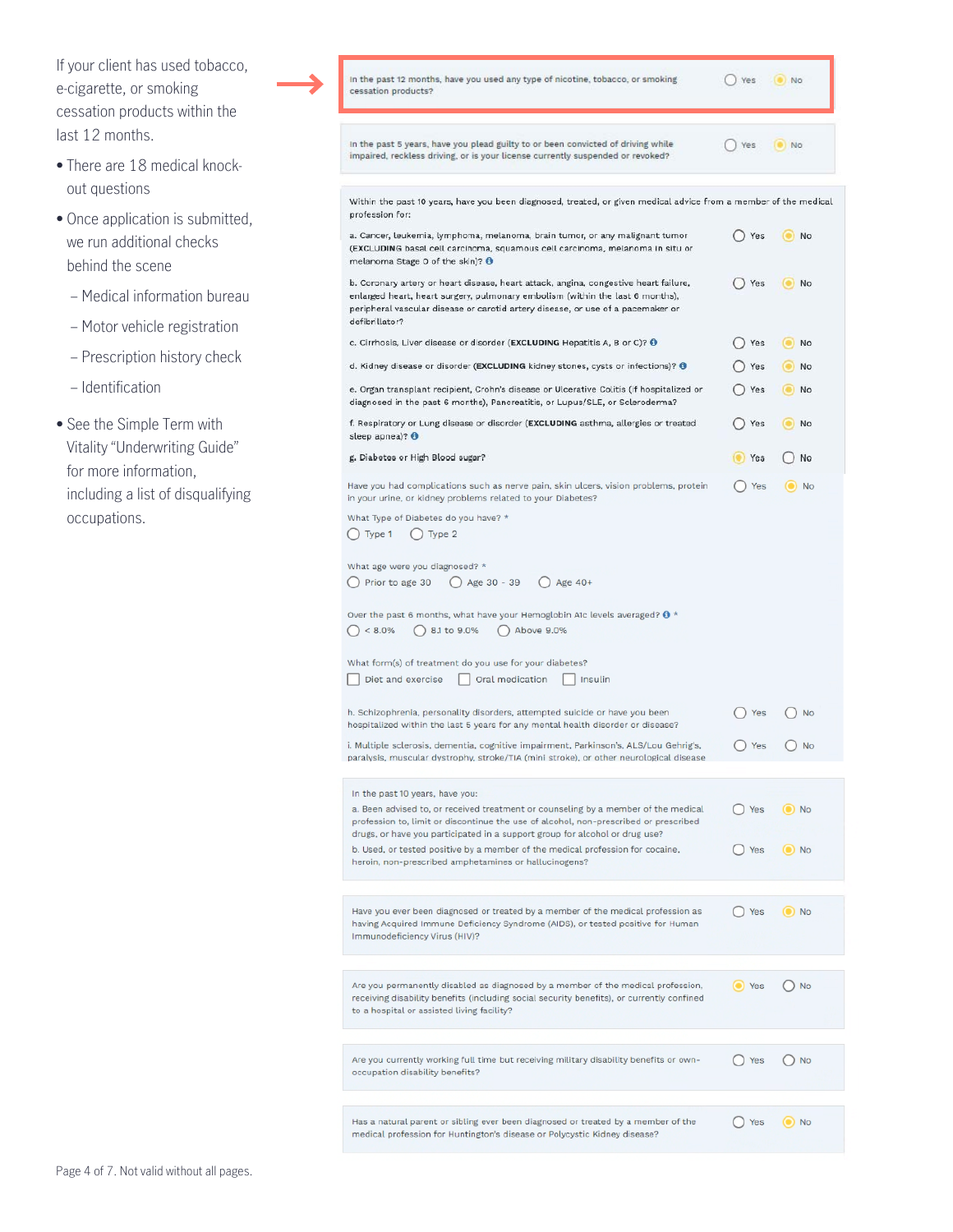## Secure your coverage by entering your payment information.

Payment will only be processed if approved for coverage

You can select your client's coverage and payment to start at a later date by selecting, **"I'd like my coverage and payment to start at a later date."**

### **Payment will draft immediately, unless they choose the deferred billing option. Please confirm client has funds available at time of draft.**

*Note:* Draft date is locked when payment is made, confirm with client if date will work going forward. Also, the policy will not issue and commissions will not generate until the selected draft date.

*Note:* Save copy of the application as a .pdf format and print copy of the application

| <b>Bank Details</b>                          |                                           |                            |
|----------------------------------------------|-------------------------------------------|----------------------------|
| Please enter your payment information below. |                                           |                            |
| Name of Financial Institution *              |                                           |                            |
|                                              |                                           |                            |
| Type of Account *                            | Routing Number *                          |                            |
| Select one                                   |                                           |                            |
|                                              |                                           |                            |
| FOR                                          |                                           |                            |
| 0123456789 0<br><b>Routing Number</b>        | 4321 5678 9012 -<br><b>Account Number</b> | 001<br><b>Check Number</b> |
| Account Number *                             | Confirm Account Number *                  |                            |

CONTINUE TO REVIEW & E-SIGN

#### Review and confirm your application information below.

· Policy number: 77130267

Payment Details

- · Policy holder: Larry Roberts
- · Email: test@test.com
- · Monthly premium: \$23.59
- · Coverage amount: \$100,000
- · Term length: 10 years
- · Beneficiaries:
- 1. Simon blah Meyer (100%)

#### Carefully read and retain the authorizations and disclosures below.

#### **APPLICATION DECLARATIONS**

JOHN HANCOCK LIFE INSURANCE COMPANY (U.S.A.) (hereinafter referred to as The Company)

Service Office: John Hanccck Service Center, P.O. Box 758578, Topeka, KS 66675-8578

I declare that the statements and answers in this application are complete and true to the best of my knowledge and

#### **Print authorizations and disclosures**

#### **Application Review**

#### Tell us a little bit about yourself

- · First Name: Larry
- · Middle Name: N/A
- · Last Name: Roberts
- · Gender: Female
- · Street Address: 167 Cewew Heights
- · Unit: N/A - City Anytown

**Print Application Review**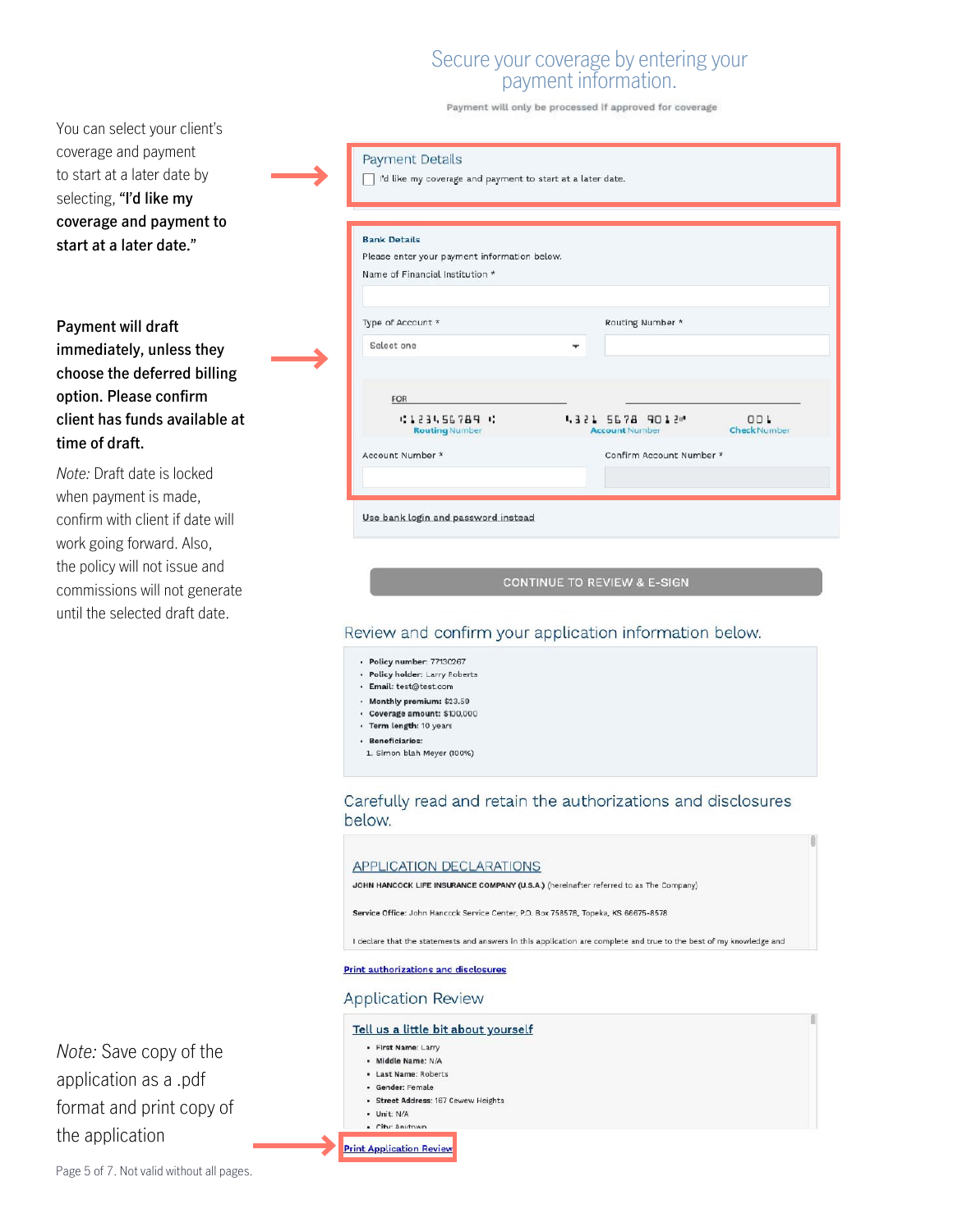| Depending on your clients<br>answers to the medical          |                                                                                                                                                                                                                                                  |
|--------------------------------------------------------------|--------------------------------------------------------------------------------------------------------------------------------------------------------------------------------------------------------------------------------------------------|
| questions, they may be<br>offered a new quote that           | Your quote has changed.                                                                                                                                                                                                                          |
| explores different premium<br>price points. Select a         | Based on further analysis of the information you provided in your application, your original Simple Term with Vitality quote<br>of \$84.92 has changed. If you would like to proceed with your application, select one of the two options below: |
| revised premium or                                           | A revised premium of \$133.60/month for the initial requested face amount of \$400,000.00<br>OR                                                                                                                                                  |
| self-select a premium<br>based on your clients needs.        | A self-selected premium based on the face amount you select below \$133.60/month                                                                                                                                                                 |
|                                                              | Select a face amount below by sliding the arrow:<br>\$400,000                                                                                                                                                                                    |
| You can also use the sliding<br>scale to select a premium    | \$100,000<br>\$200,000<br>\$50,000<br>\$300,000<br>\$400,000<br>\$500,000                                                                                                                                                                        |
| for your client.                                             | You have chosen a \$133.60/month premium amount for \$400,000.00 face amount. To confirm this selection, please type<br>your signature in the box below.                                                                                         |
|                                                              |                                                                                                                                                                                                                                                  |
|                                                              | Sincerely,                                                                                                                                                                                                                                       |
|                                                              | John Hancock Underwriting Department                                                                                                                                                                                                             |
| Please ensure your client                                    | Signature of Proposed Insured                                                                                                                                                                                                                    |
| signs to continue the<br>application process.                |                                                                                                                                                                                                                                                  |
|                                                              | Continue<br><b>Congratulations!</b><br>Your John Hancock life insurance policy with Vitality has been approved!                                                                                                                                  |
|                                                              | · Policy number: 77130268<br>· Policy holder: Lucile blah Padilla<br>Email: test@test.com<br>$\bullet$ .                                                                                                                                         |
|                                                              | . Monthly premium: \$23.59<br>Coverage amount: \$100,000<br>· Term length: 10 years                                                                                                                                                              |
|                                                              | · Beneficiaries:<br>1. Simon blah Hayes (100%)                                                                                                                                                                                                   |
|                                                              | A welcome email with your policy information will be sent to test@test.com.<br>If you have any questions about your policy, please call 1-844-237-9388.                                                                                          |
|                                                              |                                                                                                                                                                                                                                                  |
|                                                              | Next, start earning rewards and benefits                                                                                                                                                                                                         |
|                                                              |                                                                                                                                                                                                                                                  |
|                                                              | Activate your Vitality PLUS membership today at JohnHancockVitality.com/activate to explore<br>the benefits of Vitality and start earning rewards.                                                                                               |
| Select "Activate Vitality"<br>to help your clients' activate | Check out our John Hancock Vitality Welcome Kit, where you can find important information<br>about Vitality PLUS, fitness devices and more.                                                                                                      |
| their Vitality membership and<br>start earning rewards and   | <b>Activate Vitality</b>                                                                                                                                                                                                                         |
| discounts today!                                             |                                                                                                                                                                                                                                                  |